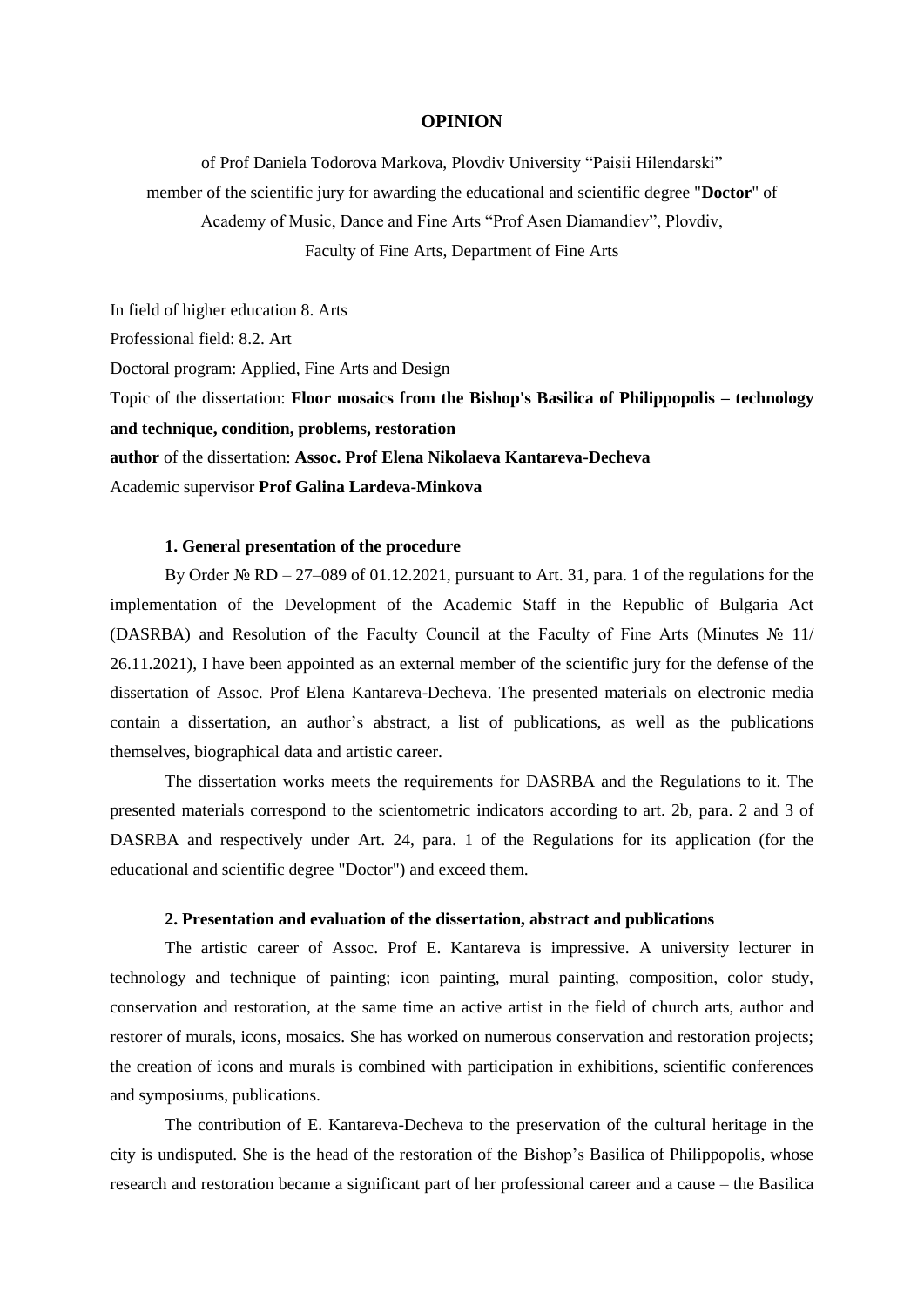is the subject of her graduation thesis as a student restorers, years later she leads the restoration team which unites the efforts of various specialists – architects, restorers, archaeologists and builders. The experience gained over the years finds logical expression in the dissertation. This experience allows her to examine the floor mosaics in depth as a dedicated scientist - every aspect of the problem is highlighted - technology and technique of creation and construction, stylistic features and parallels, condition, problems, restoration. One of the qualities of the work is that the problem is discussed in its entirety, as the study is conducted during the design, conservation and restoration of the floor mosaics over a long period of time, as work on a large-scale project.

In addition to practical experience and theoretical knowledge that allow the doctoral candidate to create a meaningful text, without anything superfluous in it, the dissertation is developed in compliance with all the requirements for this type of research.

The dissertation, consisting of 176 pages of text, is well structured in an introduction, fivechapter presentation, conclusion, contributions, list of publications and bibliography. The text is supported by illustrative materials – 130 color and black and white illustrations. The bibliography consists of 83 titles, in Bulgarian and foreign languages.

The methods of scientific research are effectively used, logically following the object and the subject of research - analysis of written sources, stratigraphic and technical-technological research, historical method, comparative, stylistic and iconographic analysis; experimental-analytical method. The research tools fully meet the objectives of the dissertation. It demonstrates skills for analytical study of the problem, for analysis of empirical data and reasoned derivation of the respective conclusions.

The structure of the dissertation is well designed, the parameters of the study are well defined, accurate and clear. The text itself is readable, written with erudition, but also "with heart". We witness the construction of the mosaics by the ancient masters, their condition after years of poor preservation and their restoration – "stone by stone".

The publications presented in connection with the dissertation are in line with the discussed problems.

The abstract is consistent with the requirements and the purpose of this type of research and reflects fully and accurately the content of the dissertation.

# **3. Scientific contributions**

The dissertation is a study of the technology and technique of construction of the mosaics and the methods for their restoration, used in Bulgaria over the past 50 years. While there are number of publications with analyzes of styles, schools and compositional patterns in the laying of mosaic, the dissertation focuses on the study of the technology and technique of mosaic construction, which is a relevant and insufficiently discussed problem.